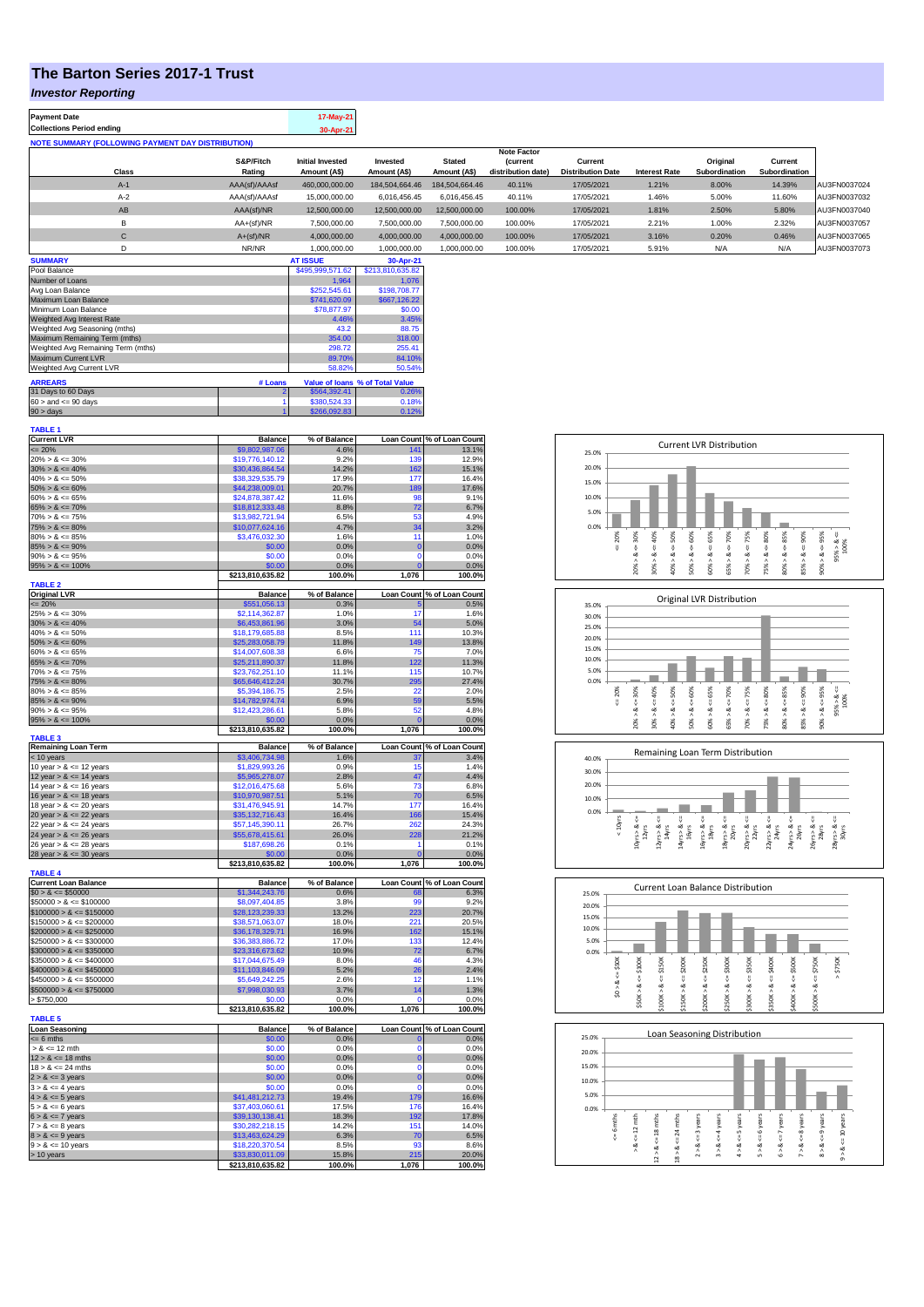# **The Barton Series 2017-1 Trust**

### *Investor Reporting*

| <b>Payment Date</b><br><b>Collections Period ending</b>        |                                     | 17-May-21<br>30-Apr-21 |                   |                                     |
|----------------------------------------------------------------|-------------------------------------|------------------------|-------------------|-------------------------------------|
| TABLE 6<br>Postcode Concentration (top 10 by value)            | <b>Balance</b>                      | % of Balance           | <b>Loan Count</b> | % of Loan Count                     |
| 2650                                                           | \$5,540,504.98                      | 2.6%                   | 30                | 2.8%                                |
| 2905                                                           | \$4,404,126.15                      | 2.1%                   | 18                | 1.7%                                |
| 5108                                                           | \$4,207,130.28                      | 2.0%                   | 28                | 2.6%                                |
| 2615<br>5109                                                   | \$4,042,520.55<br>\$3,712,458.62    | 1.9%<br>1.7%           | 17<br>22          | 1.6%<br>2.0%                        |
| 5118                                                           | \$3,332,062.10                      | 1.6%                   | 18                | 1.7%                                |
| 6210                                                           | \$3,302,391.23                      | 1.5%                   | 20                | 1.9%                                |
| 6208                                                           | \$3,158,920.70                      | 1.5%                   | 12                | 1.1%                                |
| 2602                                                           | \$3,030,190.63                      | 1.4%<br>1.4%           | 14                | 1.3%                                |
| 2323                                                           | \$2,987,201.03                      |                        | 13                | 1.2%                                |
| <b>TABLE 7</b><br><b>Geographic Distribution</b>               | <b>Balance</b>                      | % of Balance           | <b>Loan Count</b> | % of Loan Count                     |
| <b>Australian Capital Territory</b>                            | \$37,509,217.00                     | 17.5%                  | 164               | 15.2%                               |
| New South Wales                                                | \$33.875.231.77                     | 15.8%                  | 162               | 15.1%                               |
| Northern Territory                                             | \$797,467.72                        | 0.4%                   | 4                 | 0.4%                                |
| Queensland                                                     | \$6,465,161.92                      | 3.0%                   | 30                | 2.8%                                |
| South Australia                                                | \$87,982,552.39                     | 41.1%                  | 507               | 47.1%                               |
| Tasmania<br>Victoria                                           | \$0.00                              | 0.0%                   | 1<br>20           | 0.1%                                |
| Western Australia                                              | \$4,514,494.30<br>\$42,666,510.72   | 2.1%<br>20.0%          | 188               | 1.9%<br>17.5%                       |
|                                                                | \$213,810,635.82                    | 100.0%                 | 1,076             | 100.0%                              |
| <b>TABLE 8</b>                                                 |                                     |                        |                   |                                     |
| Metro/Non-Metro/Inner-City<br>Metro                            | <b>Balance</b><br>\$169,195,667.56  | % of Balance<br>79.1%  | 847               | Loan Count % of Loan Count<br>78.7% |
| Non-metro                                                      | \$44,306,804.99                     | 20.7%                  | 228               | 21.2%                               |
| Inner city                                                     | \$308,163.27                        | 0.1%                   |                   | 0.1%                                |
| TABLE <sub>9</sub>                                             | \$213,810,635.82                    | 100.0%                 | 1,076             | 100.0%                              |
| <b>Property Type</b>                                           | <b>Balance</b>                      | % of Balance           |                   | Loan Count % of Loan Count          |
| <b>Residential House</b>                                       | \$196,453,484.25                    | 91.9%                  |                   | 91.1%                               |
| <b>Residential Unit</b>                                        | \$15,574,922.05                     | 7.3%                   | 88                | 8.2%                                |
| Rural                                                          | \$0.00                              | 0.0%                   | $\bf{0}$          | 0.0%                                |
| Semi-Rural<br><b>High Density</b>                              | \$0.00<br>\$1,782,229.52            | 0.0%                   | $\Omega$<br>8     | 0.0%                                |
|                                                                | \$213,810,635.82                    | 0.8%<br>100.0%         | 1,076             | 0.7%<br>100.0%                      |
| <b>TABLE 10</b>                                                |                                     |                        |                   |                                     |
| <b>Occupancy Type</b><br>Owner Occupied                        | <b>Balance</b><br>\$173,268,500.32  | % of Balance<br>81.0%  | <b>Loan Count</b> | % of Loan Count<br>80.3%            |
| Investment                                                     | \$40,542,135.50                     | 19.0%                  | 864<br>212        | 19.7%                               |
|                                                                | \$213,810,635.82                    | 100.0%                 | 1,076             | 100.0%                              |
| <b>TABLE 11</b>                                                |                                     |                        |                   |                                     |
| <b>Employment Type Distribution</b>                            | <b>Balance</b>                      | % of Balance           | <b>Loan Count</b> | % of Loan Count                     |
| Contractor<br>Pay-as-you-earn employee (casual)                | \$3,658,194.11<br>\$8,857,930.72    | 1.7%<br>4.1%           | 20<br>49          | 1.9%<br>4.6%                        |
| Pay-as-you-earn employee (full time)                           | \$162,945,355.14                    | 76.2%                  | 798               | 74.2%                               |
| Pay-as-you-earn employee (part time)                           | \$16,273,264.24                     | 7.6%                   | 88                | 8.2%                                |
| Self employed                                                  | \$9,656,304.11                      | 4.5%                   | 46                | 4.3%                                |
| No data                                                        | \$12,419,587.50                     | 5.8%                   | 75                | 7.0%                                |
| Director                                                       | \$0.00                              | 0.0%                   |                   | 0.0%                                |
| TABLE <sub>12</sub>                                            | \$213,810,635.82                    | 100.0%                 | 1,076             | 100.0%                              |
| <b>LMI Provider</b>                                            | <b>Balance</b>                      | % of Balance           |                   | Loan Count % of Loan Count          |
| QBE                                                            | \$197,274,580.63                    | 92.3%                  | 1011              | 94.0%                               |
| Genworth                                                       | \$16,536,055.19<br>\$213,810,635.82 | 7.7%<br>100.0%         | 65<br>1,076       | 6.0%<br>100.0%                      |
| <b>TABLE 13</b>                                                |                                     |                        |                   |                                     |
| Arrears                                                        | <b>Balance</b>                      | % of Balance           |                   | Loan Count % of Loan Count          |
| $= 0$ days<br>$0 >$ and $\leq$ 30 days                         | \$208,881,402.53<br>\$3,718,223.72  | 97.7%<br>1.7%          | 1057<br>15        | 98.2%<br>1.4%                       |
| $30 >$ and $\leq 60$ days                                      | \$564,392.41                        | 0.3%                   | 2                 | 0.2%                                |
| $60 >$ and $\lt = 90$ days                                     | \$380,524.33                        | 0.2%                   | 1                 | 0.1%                                |
| $90 > \text{days}$                                             | \$266,092.83                        | 0.1%                   |                   | 0.1%                                |
| TABLE 14                                                       | \$213,810,635.82                    | 100.0%                 | 1,076             | 100.0%                              |
| <b>Interest Rate Type</b>                                      | <b>Balance</b>                      | % of Balance           | <b>Loan Count</b> | % of Loan Count                     |
| Variable                                                       | \$172,795,858.67                    | 80.8%                  | 893               | 83.0%                               |
| Fixed                                                          | \$41,014,777.15                     | 19.2%                  | 183               | 17.0%                               |
| <b>TABLE 15</b>                                                | \$213,810,635.82                    | 100.0%                 | 1,076             | 100.0%                              |
| <b>Weighted Ave Interest Rate</b>                              | <b>Balance</b>                      | <b>Loan Count</b>      |                   |                                     |
| Fixed Interest Rate                                            | 3.11%                               | 183                    |                   |                                     |
| <b>TABLE 16</b>                                                |                                     |                        |                   |                                     |
| COVID-19 Impacted Loan                                         | Impacted (#)                        | Impacted (%)           | Impacted (\$)     |                                     |
|                                                                |                                     | 0.00%                  |                   |                                     |
|                                                                |                                     |                        |                   |                                     |
| <b>TABLE 16</b><br>Foreclosure, Claims and Losses (cumulative) | <b>Balance</b>                      | Loan Count             |                   |                                     |
| Properties foreclosed                                          | \$73,685.93                         |                        |                   |                                     |
| Claims submitted to mortgage insurers                          | \$70,056.08                         | 1                      |                   |                                     |
| Claims paid by mortgage insurers                               | \$70,056.08                         | 1                      |                   |                                     |
| loss covered by excess spread                                  | \$3,629.85                          | 1                      |                   |                                     |
| Amount charged off                                             | \$0.00                              |                        |                   |                                     |



41.1%

20.0%

5.5% Geographic Distribution

Please note: Stratified data excludes loans where the collateral has been sold and there is an LMI claim pending.